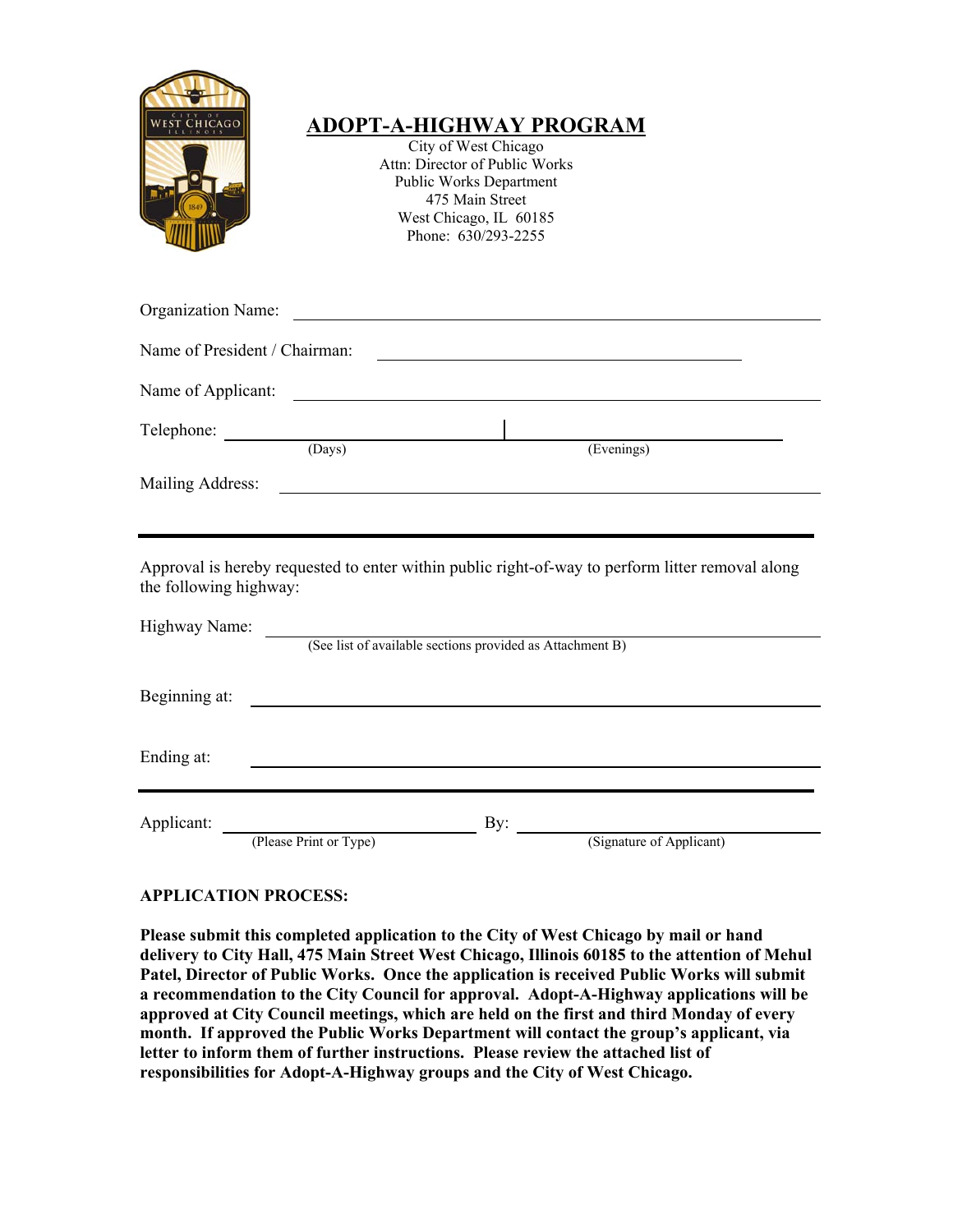### **ATTACHMENT A**

#### **Responsibilities of the Group**

- **1.** The group must submit a signed Liability Waiver for each participant (Liability Waiver form to be provided by the City following approval of the application).
- **2.** The group will be responsible for providing all litter pick up equipment and safety vests.
- **3.** Safety vests must be worn at all times during litter pick up activities, no exceptions.
- **4.** The group shall schedule all litter collection activities with the City's Street
- Superintendent not less than seven (7) days prior to such activities, and shall at that time submit any participant releases not previously submitted and/or new releases for any participants who have attained the age of eighteen (18) years and for whom releases executed by a parent or guardian were previously submitted to the City.
- **5.** The group shall not undertake any litter collection activities before dawn or after dusk on any day, nor during any period of inclement weather.
- **6.** The group shall not undertake any litter collection activities without first having posted temporary warning signs to inform motorists that work is being conducted along the adopted section(s) of the street right-of-way. Temporary warning sings shall be supplied and installed by the City.

### **Responsibilities of the City**

- **1.** The CITY will be responsible for supplying the group with garbage bags for litter collection.
- **2.** Provide safety training prior to the groups first scheduled litter pick up.
- **3.** Manufacture and erect the Adopt-A-Highway Signs indicating the adopting groups name and section of Highway.
- **4.** Install temporary warning signs to inform motorists that work is being conducted along the adopted section(s) of the street right-of-way.
- **5.** Remove filled garbage bags as soon as practical after litter collection has occurred.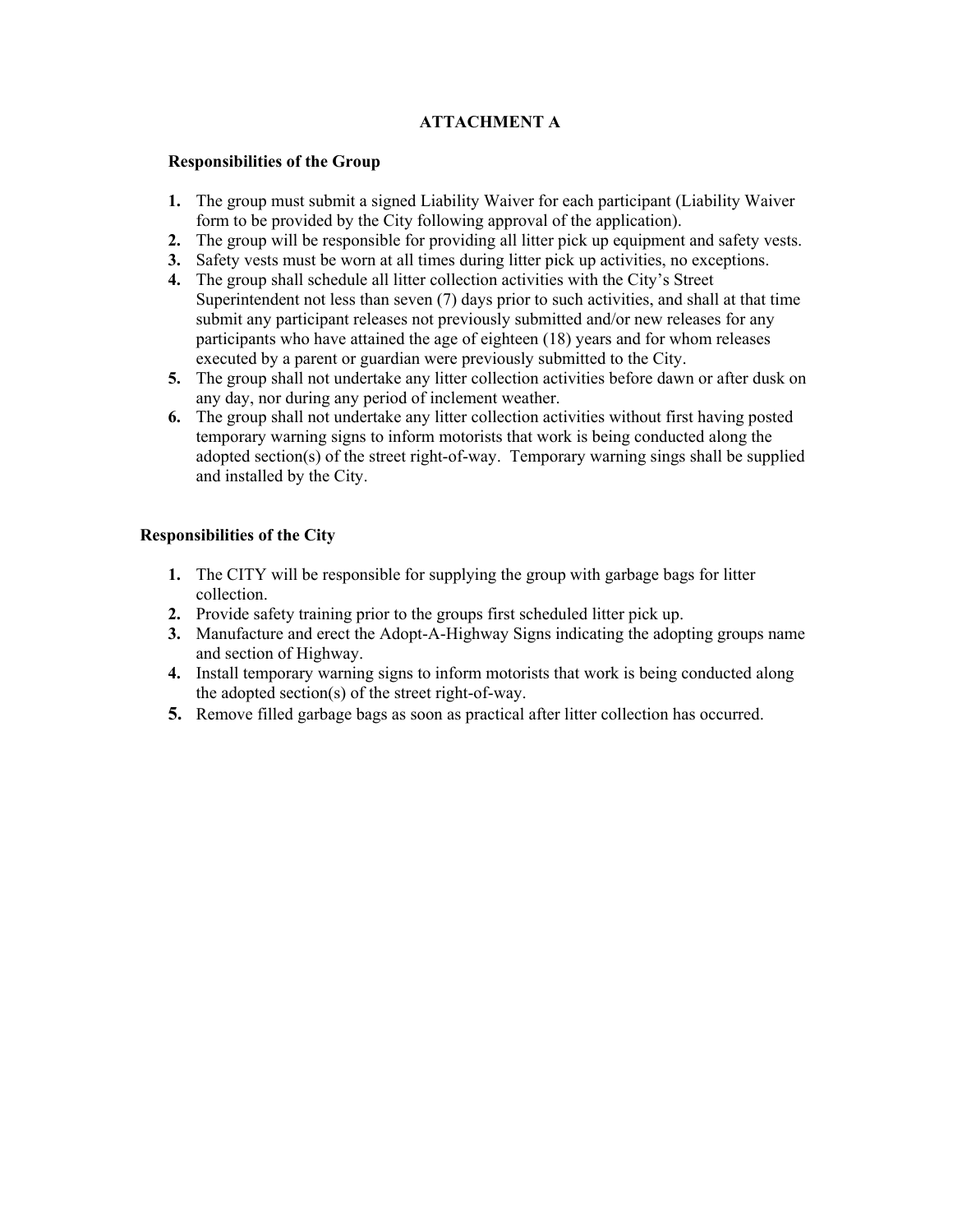## **ATTACHMENT B**

## **Adopt-A-Highway Program Available Sections**

| <b>Section No.</b> | <b>Section Location</b>         | <b>Adopting Group</b>                   |
|--------------------|---------------------------------|-----------------------------------------|
| $\mathbf{1}$       | Main Street                     |                                         |
|                    | Route 59 to Prince Crossing     |                                         |
|                    |                                 |                                         |
| $\overline{2}$     | Main Street                     |                                         |
|                    | Route 59 to Wilson Street       |                                         |
|                    |                                 |                                         |
| 3                  | Main Street                     |                                         |
|                    | Wilson Street to Chicago        |                                         |
|                    |                                 |                                         |
| $\overline{4}$     | Main Street                     |                                         |
|                    | Chicago Street to Center Street |                                         |
|                    |                                 |                                         |
| 5                  | Main Street                     |                                         |
|                    | Center Street to Washington     |                                         |
|                    |                                 |                                         |
| 6                  | Turner Court                    |                                         |
|                    | Main Street to Washington       |                                         |
|                    |                                 |                                         |
| 7                  | <b>Washington Street</b>        |                                         |
|                    |                                 | United Methodist Church of West Chicago |
|                    | Route 59 to Prince Crossing     | (DPC Adopt a Highway Program)           |
|                    |                                 |                                         |
| 8                  | <b>Washington Street</b>        |                                         |
|                    | Route to Oakwood                |                                         |
|                    |                                 |                                         |
| 9                  | <b>Washington Street</b>        |                                         |
|                    | Oakwood to Main Street          |                                         |
|                    |                                 |                                         |
| 10                 | <b>Washington Street</b>        |                                         |
|                    | Oakwood to Main Street          |                                         |
|                    |                                 |                                         |
| 11                 | <b>Washington Street</b>        |                                         |
|                    | Aurora to Town Road             |                                         |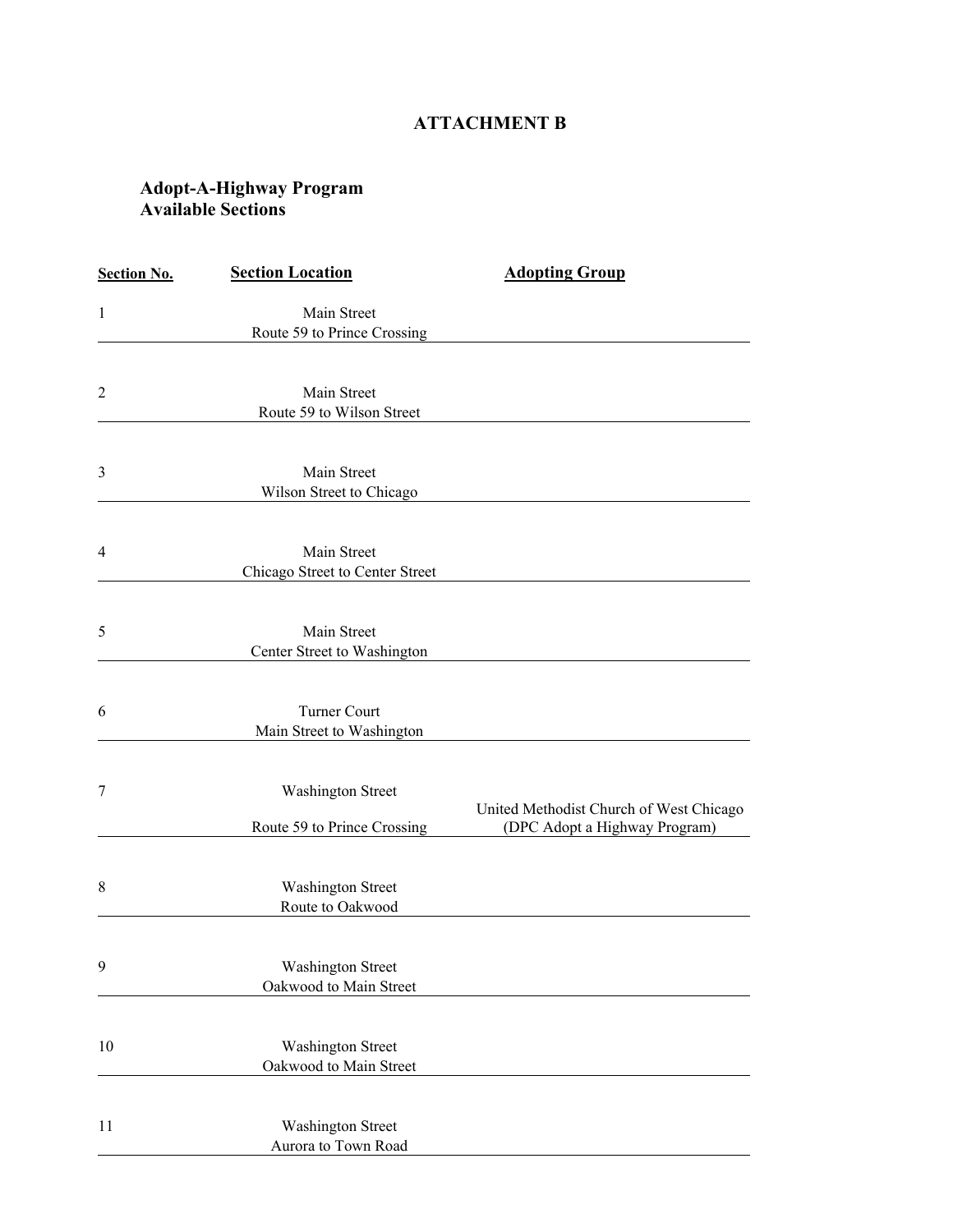## **Adopt-A-Highway Program Available Sections Continued**

| <b>Section No.</b> | <b>Section Location</b>                                   | <b>Adopting Group</b> |
|--------------------|-----------------------------------------------------------|-----------------------|
| 12                 | <b>Washington Street</b>                                  |                       |
|                    | Town Road to Route 38                                     |                       |
| 13                 | Joliet Street                                             |                       |
|                    | Route 38 to Forest                                        |                       |
|                    |                                                           |                       |
| 14                 | Joliet Street<br>Forest to Conde Street                   |                       |
|                    |                                                           |                       |
| 15                 | Joliet Street<br>Conde Street to Geneva Street            |                       |
|                    |                                                           |                       |
| 16                 | Wilson Avenue                                             |                       |
|                    | North of Chicago and Northwestern<br>Railroad             |                       |
|                    |                                                           |                       |
| 17                 | Wilson Avenue<br>South of Chicago & Northwestern Railroad |                       |
|                    |                                                           |                       |
| 18                 | Route 59                                                  |                       |
|                    | Diversey Parkway to Route 64                              |                       |
| 19                 | Route 59                                                  |                       |
|                    | Route 64 to Arbor Avenue                                  |                       |
|                    |                                                           |                       |
| 20                 | Route 59<br>Arbor Avenue to Ray Street                    |                       |
|                    |                                                           |                       |
| 21                 | Route 59                                                  |                       |
|                    | Ray Avenue to Washington Street                           |                       |
| 22                 | Route 59                                                  |                       |
|                    | Washington Street to Conde Street                         |                       |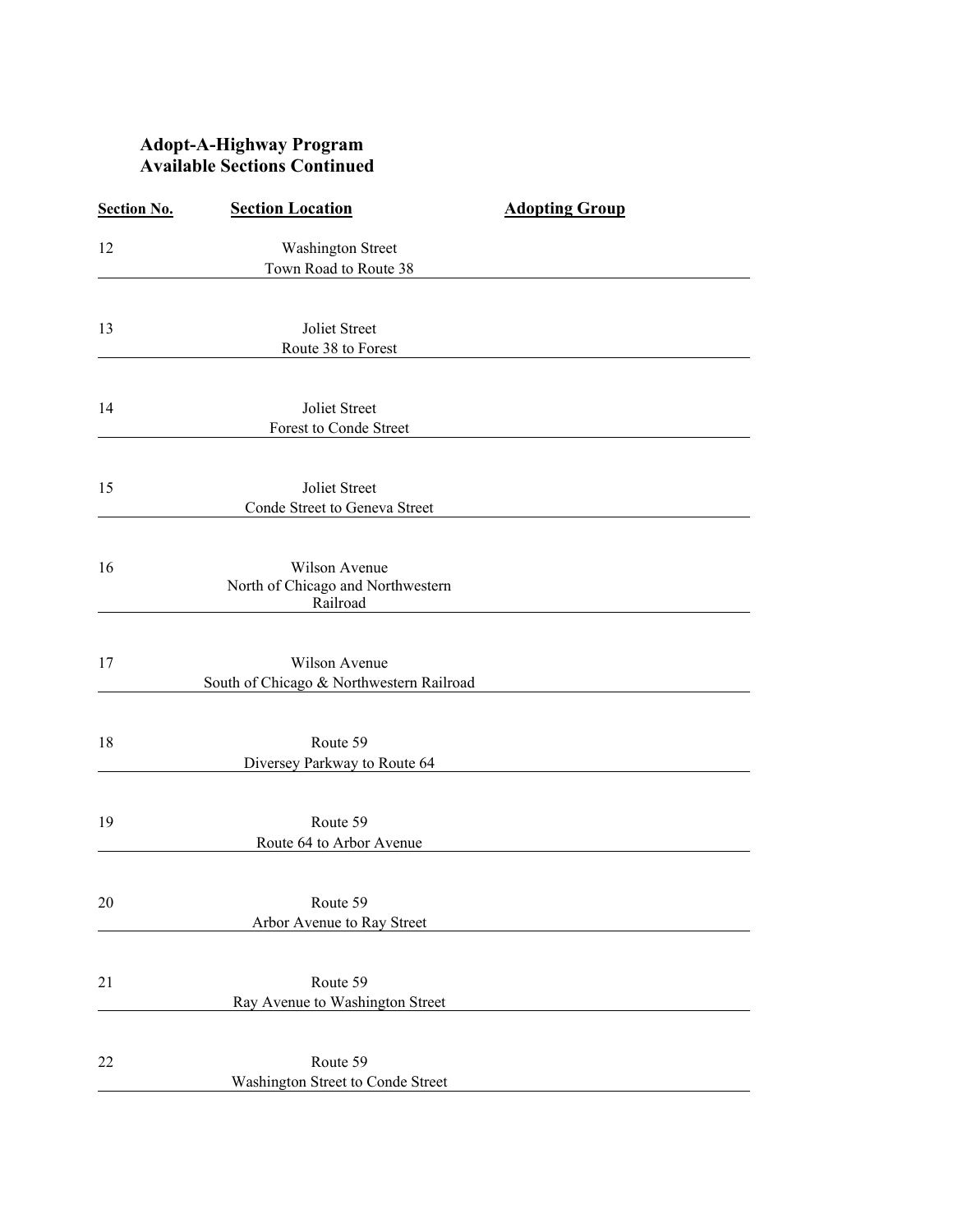## **Adopt-A-Highway Program Available Sections Continued**

| <b>Section No.</b> | <b>Section Location</b>                          | <b>Adopting Group</b>             |
|--------------------|--------------------------------------------------|-----------------------------------|
| 23                 | Route 59                                         |                                   |
|                    | Conde Street to Forest                           |                                   |
|                    |                                                  |                                   |
| 24                 | Route 59                                         |                                   |
|                    | Forest to Route 38                               |                                   |
| 25                 | Route 38                                         |                                   |
|                    | Prince Crossing to Route 59                      |                                   |
|                    |                                                  |                                   |
| 26                 | Route 59 to Bishop Avenue                        |                                   |
|                    |                                                  |                                   |
| 27                 | Route 38                                         |                                   |
|                    | Bishop Avenue to Joliet Street                   |                                   |
| 28                 | Route 38                                         |                                   |
|                    | Joliet Avenue to Town Road                       |                                   |
|                    |                                                  |                                   |
| 29                 | Route 38<br>Town Road to Wegner Drive            | <b>Ball Horticultural Company</b> |
|                    |                                                  |                                   |
| 30                 | Route 38                                         |                                   |
|                    | Wegner Drive to Washington Street                | <b>Ball Horticultural Company</b> |
|                    |                                                  |                                   |
| 31                 | Route 38<br>Washington Street to Kress Road      |                                   |
|                    |                                                  |                                   |
| 32                 | Route 38                                         |                                   |
|                    | Kress Road to Kautz Road                         |                                   |
|                    |                                                  |                                   |
| 33                 | Route 64<br>Prince Crossing to Timber Lane Drive |                                   |
|                    |                                                  |                                   |